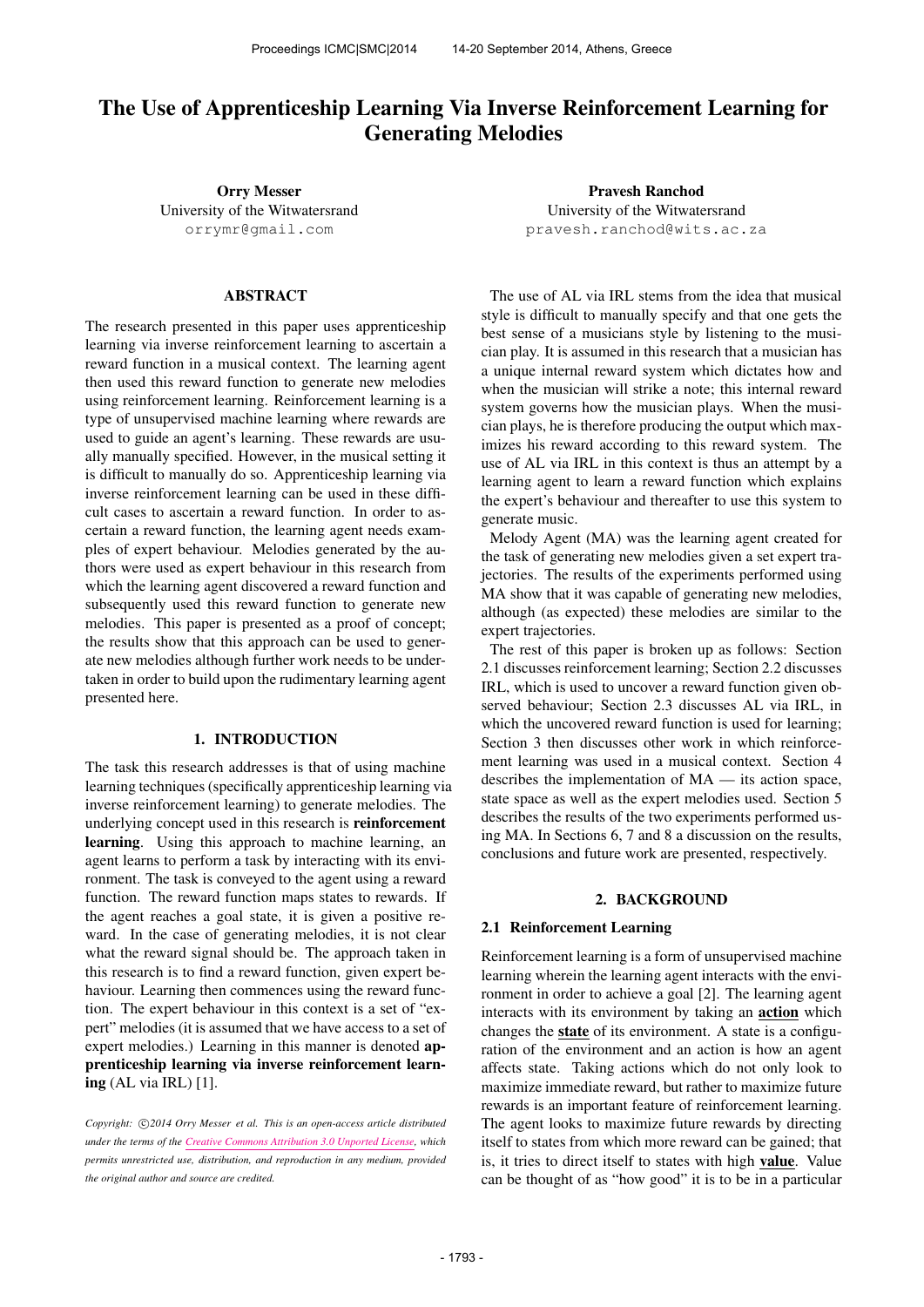state, with respect to the expected future reward. A state only one step away from a goal state would have a higher value than a state two steps away from that same goal state. A value function maps states to values. A related concept, and one that is more pertinent to this research, is that of the action value function. This function describes the value of taking an action within a state. This is discussed further in section 2.1.2.

How an agent behaves - that is, which actions it takes in which states - is dictated by a policy. A policy is a mapping from states to probabilities of selecting actions. A policy may be deterministic in which case the policy is a mapping from each state to a corresponding action. A policy is denoted by the letter  $\pi$ .

#### *2.1.1 Return*

The learning agent attempts to ascertain the optimal policy - this is the policy which maximizes the expected cumulative discounted reward from a given state. The cumulative discounted reward is known as the return. This is shown in equation 1.

$$
R_t = \sum_{k=0}^{\infty} \gamma^k r_{t+k+1} \qquad 0 \le \gamma \le 1 \tag{1}
$$

In the above equation,  $\gamma$  is the discount rate which is between 0 and 1. It is used in order to ensure that the sum in 1 has a finite value. The closer  $\gamma$  is to 1 the more far sighted the agent becomes, weighing future rewards more heavily. If  $\gamma$  is 0 then the agent concerns itself only with immediate reward, not taking into account any future rewards received.

Note here that this is the actual return received by the learning agent. If the environment's dynamics were known, this return could be calculated a priori. What the learning agent attempts to uncover is a policy which will direct the agent in such a way that  $R_t$  is maximized. Of course, this problem is non-trivial as the dynamics of the environment can be (and usually are) complex, unknown and laden with uncertainty.

#### *2.1.2 Action Value Function*

The action value function for a policy  $\pi$  is defined as follows:

$$
Q^{\pi}(s, a) = E_{\pi}\{R_t|s_t = s, a_t = a\}
$$
 (2)

$$
=E_{\pi}\left\{\sum_{k=0}^{\infty}\gamma^{k}r_{t+k+1}\middle|s_{t}=s,a_{t}=a\right\}\quad(3)
$$

where  $R_t = \sum_{k=0}^{\infty} \gamma^k r_{t+k+1}$  is the return (that is, the cumulative discounted reward), following time  $t$ . The actionvalue function associates to each state the value of each action from that state, under a given policy. The next section presents Sarsa - an algorithm which estimates the action value function in order to find an optimal policy.

#### *2.1.3 Sarsa*

Figure 1 presents Sarsa which is used to find a policy which will elicit good behaviour from a learning agent, where good behaviour is measured relative to a reward function.

- 1: Initialize  $Q(s, a)$  arbitrarily
- 2: loop (for each episode):
- 3: Initialize s
- 4: Choose a from s using policy derived from  $Q$  (e.g.,  $\epsilon$ -greedy)
- 5: repeat (for each step of episode):
- 6: Take action  $a$ , observe  $r$ ,  $s'$
- 7: Choose action  $a'$  from  $s'$  using policy derived from  $Q$  (e.g.,  $\epsilon$ -greedy)
- 8:  $Q(s, a) \leftarrow Q(s, a) + \alpha [r + \gamma Q(s', a') Q(s,a)$

9: 
$$
s \leftarrow s'; a \leftarrow a';
$$

$$
10: \qquad \textbf{until } s \text{ is terminal}
$$

11: end loop

### Figure 1. The Sarsa Control Algorithm

This reward function is external to the learning agent; it is part of the environment but the implementer of the algorithm must still specify this reward function. It is the way in which the goal of the task is conveyed to the agent. There are times, however, when it is difficult or impossible to manually specify the reward function [1]. The next section discusses inverse reinforcement learning — the task of finding a reward function.

### 2.2 Inverse Reinforcement Learning

Inverse reinforcement learning is the problem of uncovering a reward function. It has been characterized in [3] as follows: Given 1) measurements of an agent's behaviour over time, in a variety of circumstances, 2) if needed, measurements of the sensory inputs to the agent; 3) if available, a model of the environment — Determine the reward function being optimized.

Two motivations for inverse reinforcement learning were described in [4]; the first being its use in uncovering computational models for animal and human learning. This has also been applied to human economic behaviour. This first case, used when examining the behaviour of agents, is denoted *reward learning*. The second motivation is that of *apprenticeship learning*. As in the reward learning case, the reward function is ascertained. The extension in the apprenticeship learning case is that once the reward function is found, it is used to direct the learning of a learning agent. Thus it can be said that the uncovered reward function describes the behaviour of an expert (although the algorithm need not retrieve the exact reward function used by the expert.) The following section describes apprenticeship learning in more detail.

### 2.3 Apprenticeship Learning via Inverse Reinforcement Learning

In a traditional reinforcement learning task, the reward function is specified manually and a (near) optimal policy is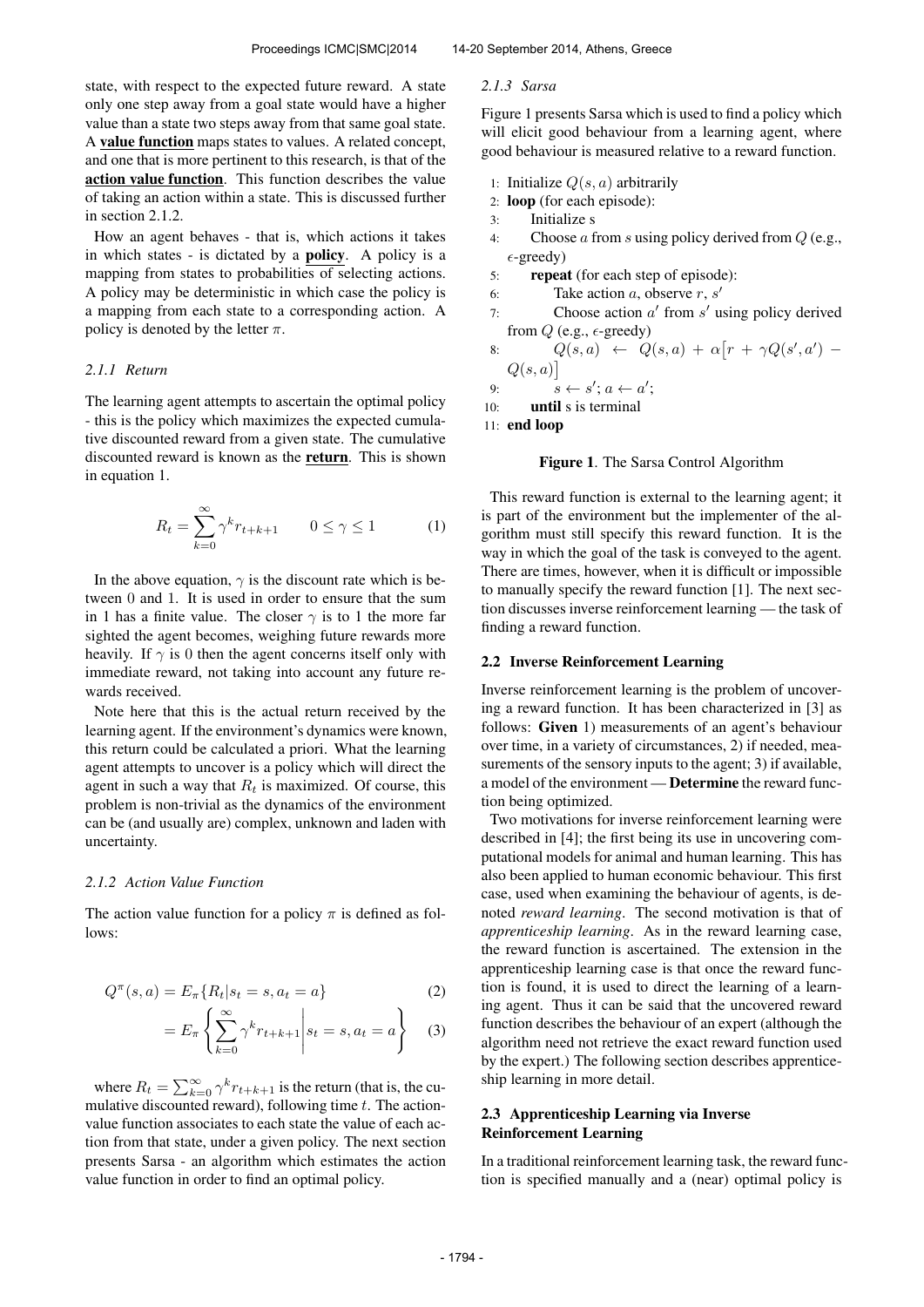found by the learning agent in order to maximize a numerical reward signal. In the AL via IRL case, an expert is thought to have some reward function which she is trying to maximize. The algorithm used to perform the task of AL via IRL (presented in Section 2.3.3, originally published in [1]) does not necessarily recover the expert's reward function. However, it will return a reward function which can explain the expert behaviour and induce behaviour similar to that of the expert's, assuming adequate learning is done using the uncovered reward function. In order for the algorithm to work, it needs a set of *expert trajectories*. An expert trajectory is a set of states; it is a set of states which the expert observed while navigating its environment. It is assumed that the expert has behaved a desirable manner and thus the expert trajectory is a "good" trajectory through an environment. Expert trajectories are discussed further in the next section in the context of reward functions.

#### *2.3.1 Reward Function*

The reward function can be represented as the scalar result of the dot product of a set of weights,  $w$ , and the feature vector of a state,  $\phi(s)$  as shown in equation 4. In implementing apprenticeship learning, the reward function to be recovered is represented as this equation.

$$
R(s) = w \cdot \phi(s) \tag{4}
$$

The feature vector,  $\phi$ , contains the state variables which provide information about the environment's current configuration. If the agent is in state  $s_k$ , then the features of the state will be  $\phi(s_k)$ . It is the weight vector, w, which then determine the reward an agent receives in a particular state. A different weight vector will thus yield a different reward function. Thus, the apprenticeship learning algorithm must return an appropriate weight vector — one which characterizes a reward function which led the expert to behave in the observed way.

As previously discussed, an expert trajectory is a walk through the state space performed by the expert. The expert is guided through the state space by its *expert reward function*. It is assumed that the expert's reward function is made up of an optimal weight vector,  $w^*$  such that:

$$
R^*(s) = w^* \cdot \phi(s) \tag{5}
$$

where  $R^*(s)$  is the expert's reward function.

The goal of apprenticeship learning algorithm is to retrieve a weight vector for characterizing a reward function which can explain the expert trajectories. In order to do so, the algorithm makes use of the expert's feature expectations which are discussed in the following section.

#### *2.3.2 Feature Expectations*

The value of a policy  $\pi$  may be written as follows:

$$
E_{s_0 \sim D}[V^{\pi}(s_0)] = E\left[\sum_{t=0}^{\infty} \gamma^t R(s_t) \middle| \pi\right]
$$
 (6)

$$
= E\left[\sum_{t=0}^{\infty} \gamma^t w \cdot \phi(s_t) \middle| \pi\right]
$$
 (7)

$$
= w \cdot E\left[\sum_{t=0}^{\infty} \gamma^t \phi(s_t)\middle|\pi\right]
$$
 (8)

Where  $s_0$  is drawn from D, the set of starting states. The step from 6 to 7 follows from equation 4. Equation 8 may be rewritten as:

$$
E_{s_0 \sim D}[V^{\pi}(s_0)] = w \cdot \mu(\pi) \tag{9}
$$

where

$$
\mu(\pi) = E\left[\sum_{t=0}^{\infty} \gamma^t \phi(s_t) \middle| \pi\right]
$$
\n(10)

 $\mu(\pi)$  is the vector of **feature expectations** of a particular policy. It is defined as the expected discounted accumulated feature value vector [1]. It represents a discounted sum of the feature vectors which are expected to be seen when following a particular policy. In order to ascertain the feature expectations, given a policy, Monte Carlo methods may be used to sample trajectories, or if the dynamics of the environment are known and it is tractable, they may be computed [1].

The apprenticeship learning algorithm relies on knowing the *expert*'s feature expectations; that is knowing  $\mu_E$ . In practice an estimate for the expert's feature expectations,  $\hat{\mu}_E$  is found empirically; this can be done since we assume access to expert trajectories. An expert trajectory is the expert's path through the state space:  $\{s_0, s_1, \ldots\}$ . Suppose there are  $m$  trajectories through the state space, then we have:  ${s_0, s_1, \ldots}_{i=1}^m$ . The empirical estimate for  $\mu_E$  is given by equation 11.

$$
\hat{\mu}_E = \frac{1}{m} \sum_{i=1}^{m} \sum_{t=0}^{\infty} \gamma^t \phi(s_t^{(i)})
$$
\n(11)

### *2.3.3 Apprenticeship Learning Algorithm*

Once the expert feature expectations have been estimated, the apprenticeship learning algorithm attempts to find a policy,  $\tilde{\pi}$ , such that  $\tilde{\pi}$  induces feature expectations close to  $\hat{\mu}_E$  [1].

The apprenticeship learning algorithm for doing so works as follows:

1: Randomly pick some policy  $\pi^{(0)}$ , compute (or approximate via Monte Carlo)  $\mu^{(0)} = \mu(\pi^{(0)})$ , and set  $i = 1$ .

- 2: Set  $w^{(1)} = \mu_E \mu^{(0)}$  and  $\bar{\mu}^{(0)} = \mu^{(0)}$
- 3: Set  $t^{(1)} = ||w^{(1)}||_2$
- 4: if  $t^{(1)} \leq \epsilon$  then
- 5: terminate
- 6: else
- 7: **loop** (while  $t^{(i)} > \epsilon$ ):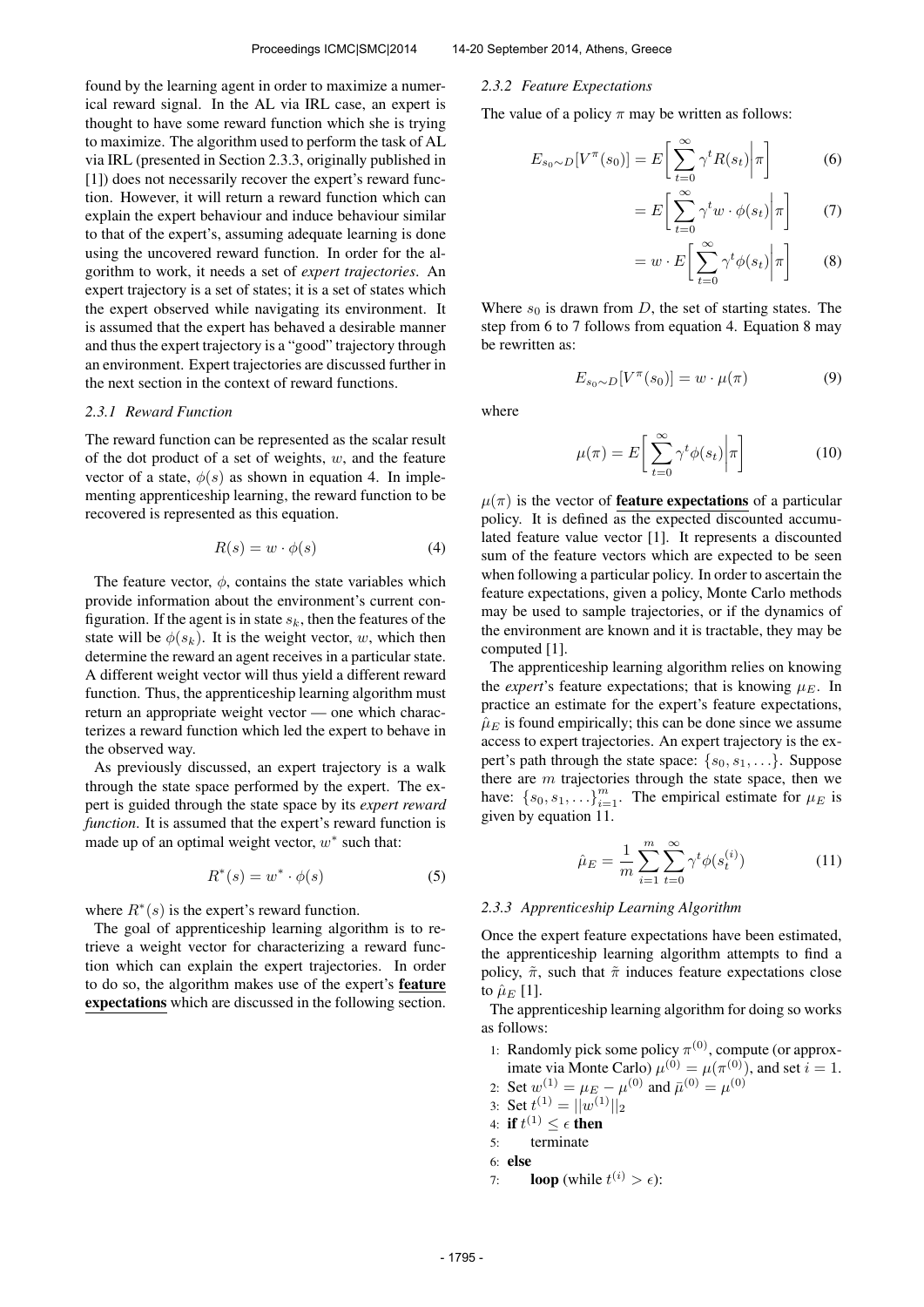8: Using the RL algorithm, compute the optimal policy  $\pi^{(i)}$  for the MDP using  $R = (w^{(i)})^T \phi$ 9: Compute  $\mu^{(i)} = \mu(\pi^{(i)})$ 10: **Set**  $i = i + 1$ 11: Set  $a = \mu^{(i-1)} - \bar{\mu}^{(i-2)}$ 12: Set  $b = \mu_E - \bar{\mu}^{(i-2)}$ 13: Set  $\bar{\mu}^{(i-1)} = \bar{\mu}^{(i-2)} + \frac{a^T b}{T}$  $rac{a}{a^T a} a$ 14: Set  $w^{(i)} = \mu_E - \bar{\mu}^{(i-1)}$ 15: Set  $t^{(i)} = ||\overline{w^{(i)}}||_2$ 16: end loop 17: end if

[1] What this algorithm tries to accomplish is to find a policy such that the agent's performance under that policy is close to that of the expert's under the unknown reward function  $R^*(s) = w^* \cdot \phi(s)$ . Such a policy  $\tilde{\pi}$  will have  $||\mu(\tilde{\pi}) - \mu_E||_2 \leq \epsilon$ , where  $\epsilon$  is an arbitrarily small positive number. This means that the feature expectations which are induced by such a policy will be arbitrarily close to the feature expectations of the expert.

# 3. RELATED RESEARCH - REINFORCEMENT LEARNING AND MUSIC

Reinforcement learning depends on having a clearly defined reward function which the agent then uses to guide its learning. In a musical setting, it is not at all straightforward what the reward signal should be. In the paper *Reinforcement Learning for Live Musical Agents*, [5] presents three ideas for musically meaningful reward signals.

The first idea is to match internal goals by the imposition of a rule set. This has been explored by [6, Franklin et al.] who based the reinforcement signal on eight handwritten rules for jazz improvisation. They used actor-critic reinforcement learning using a non-linear recurrent neural network for note generation. The second idea [5, Collins] presents is to base the reward signal on the appreciation of fellow participants (other musicians with whom the learning agent is performing) and audience members. He suggests the use of tracking facial expressions and using physiological indicators such as monitoring galvanic skin response to gauge a listeners engagement, although these ambitious approaches have not yet been explored. A third reward signal he proposes is *memetic success*, that is, the taking up of the agent's musical ideas by others. This approach was explored by [5, Collins] using his music framework *Improvagent*, where the learning agent improvised with fellow musicians basing its reward on how much it influenced the position in the state space, given its choice of action; the effect of the action it took is measured by whether or not it influenced the current status quo of the musical piece (as played by the fellow musicians).

In another approach, the OMax system [7] used reinforcement learning to weight links in a Factor Oracle (FO). A FO is a finite state automaton constructed incrementally in linear time and space. A musical sequence is used to build up the FO. Each symbol in the sequence corresponds to a state in the FO and reinforcement signals are used to weight the links between these states. This can be used for live musical interaction.

Most relevant to this research is the approach taken by [8], in which apprenticeship learning via inverse reinforcement learning was also used. The expert trajectories given to the learning algorithm were Bach's Chorales; the system then managed to create original melodies whose overall shape was characteristic of Bach's work. The research presented in this document differs from that presented in [8] in three ways.

Firstly, the music given to the system as expert trajectories in this research was generated by the author, as opposed to being given Bach's Chorales as was done in the work presented in [8].

Secondly, the state signal differed. A full discussion of the state signal is deferred until Section 4.3, but briefly, the state signal encoded the last eight actions taken, where an action was a choice of note. In the [8] case, the state signal was a tuple consisting of the position within the musical piece, the current pitch of the melody, the difference between the current pitch and the pitch of the previous state, the current chord type, the difference between the current chord type and the root of the previous chord and finally the status of the melody: whether it is resting, continuing to sound a previous note or starting a new note.

The third difference is in the action space. The actions available to MA where which note to play next. A more comprehensive discussion is deferred to section 4.1. The actions in the research by [8] denoted whether there was a change in the current portion that the musical piece was in, whether there was a change in the pitch of the melody, whether there was a change in the root of the chord being played, the resulting chord type from taking the action and finally, the status of the resulting musical state: whether this action is going to rest, hold or state a new note.

### 4. RESEARCH METHODOLOGY

### 4.1 Actions

The actions available to MA correspond to a range of notes which the agent could play at each time step in the musical piece. Each note was given a corresponding action number; action 0 was a rest, action 1 was a  $D$ , action 2 was  $D\sharp 3/E\flat 3$  and so on. In total, a 2 octave range of notes was used as the action space for the learning agent. Thus, there were 25 actions available to MA. This is as a result of a range of 2 octaves, each containing 12 notes, as well as the rest action, in which no note is played.

#### 4.2 Expert Trajectories

The melodies presented to MA as expert trajectories were 8 measures long with each measure containing 8 beats, yielding a total of 64 possible positions in which an action may be taken (here taking an action refers to playing a note). One of the expert trajectories is shown in figure 2. This figure shows the expert trajectory as a series of action numbers. Each row in the matrix represents a measure and each column represents a beat within that measure. Since each note is held for one eighth of the measure, each action corresponds to playing a note for an eighth note. Figure 2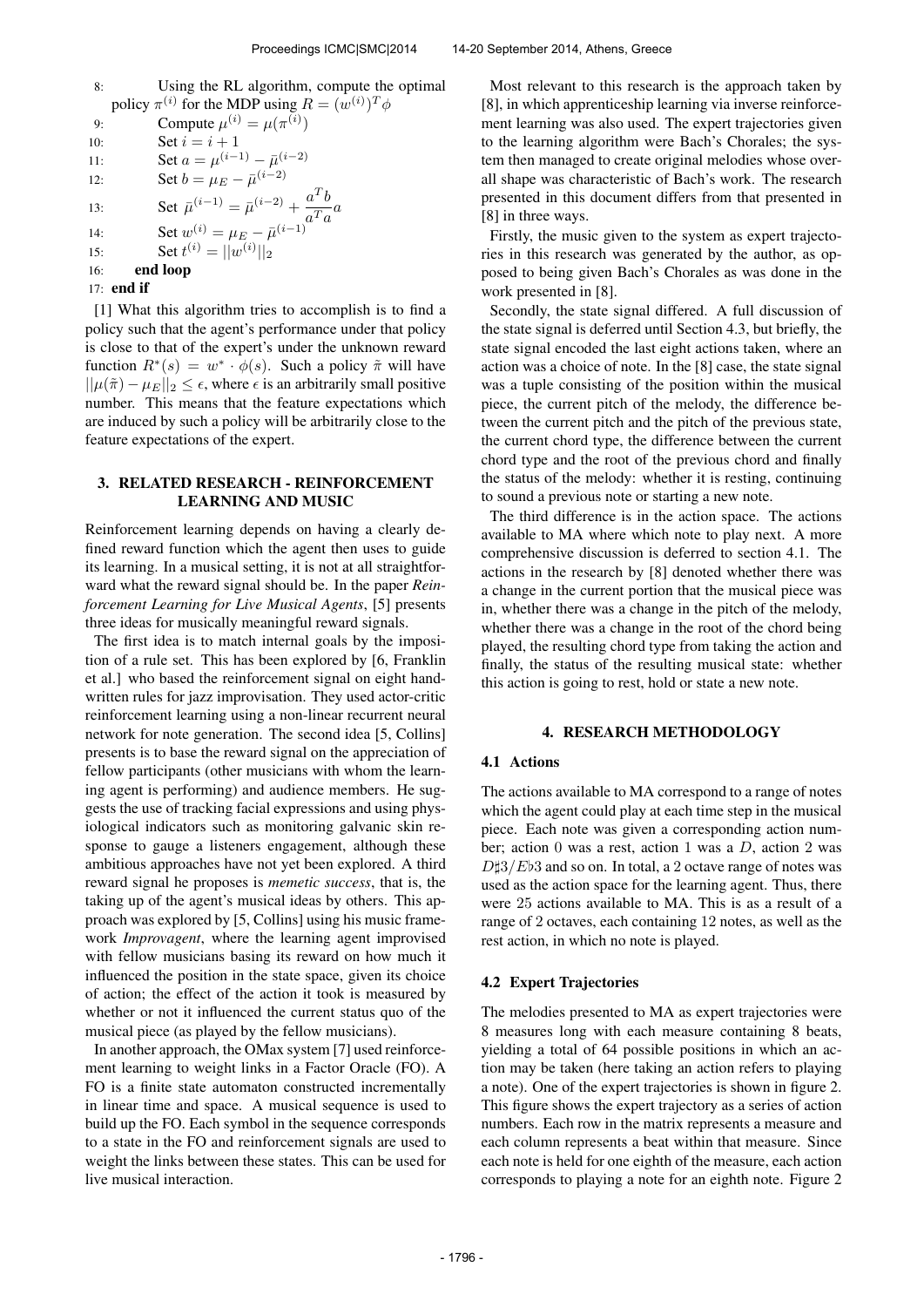shows this same melody as a series of notes and figure 4 shows the melody as sheet music.

| 12 | 13 | 15 | 16 | 18 | 0        | 18 | $\theta$       |
|----|----|----|----|----|----------|----|----------------|
| 12 | 13 | 15 | 16 | 18 | 0        | 18 | $\theta$       |
| 18 | 16 | 15 | 13 | 12 | 0        | 12 | $\overline{0}$ |
| 18 | 16 | 15 | 13 | 12 | $\theta$ | 12 | $\theta$       |
| 18 | 20 | 21 | 24 | 25 | 0        | 25 | $\theta$       |
| 25 | 24 | 21 | 20 | 18 | 0        | 18 | 0              |
| 18 | 20 | 21 | 24 | 25 | 0        | 25 | $\theta$       |
| 25 | 24 | 21 | 20 | 18 | 0        | 18 | $\overline{0}$ |

Figure 2. An expert melody as series of action numbers. The rows correspond to the measures and the columns to the beats within the measures.

| $C\sharp 4$    | D4             | E4  | F4          | G <sub>4</sub> | G <sub>4</sub> |  |
|----------------|----------------|-----|-------------|----------------|----------------|--|
| $C\sharp 4$    | D <sub>4</sub> | E4  | F4          | G <sub>4</sub> | G <sub>4</sub> |  |
| G4             | F4             | E4  | D4          | $C\sharp 4$    | $C\sharp 4$    |  |
| G4             | F4             | E4  | D4          | $C\sharp 4$    | $C\sharp 4$    |  |
| G <sub>4</sub> | A4             | Bb4 | $C\sharp 5$ | D5             | D5             |  |
| D5             | $C\sharp 5$    | Bb4 | A4          | G4             | G <sub>4</sub> |  |
| G <sub>4</sub> | A4             | Bb4 | $C_{15}$    | D5             | D5             |  |
| D5             | $C\sharp 5$    | Bb4 | A4          | G <sub>4</sub> | G4             |  |

Figure 3. This figure shows the same expert melody in figure 2 as a series of notes.



Figure 4. This figure shows the sheet music corresponding to the expert trajectory shown in figures 2 and 3

The Melody Agent (MA) is a melody generating implementation of the apprenticeship learning algorithm. It received a state signal composed of the last 8 actions it took. An action in this context refers to a particular choice of note.

### 4.3 States

The state signal which MA received was comprised of the last eight actions it took. Thus, the following 8-tuple was received by the agent as a state signal:

 $(x_0, x_1, x_2, x_3, x_4, x_5, x_6, x_7)$ . Each  $x_i$  refers to a previous action taken, where  $x_0$  was the most recent action taken and  $x_7$  the least recent. The state space of MA was 25<sup>8</sup> . This is as a result of the 25 actions available to MA.

These eight state variables were used to make up the feature vector,  $\phi$ . Thus, the feature vector encoded the previous eight actions taken by the learning agent. The starting state of the agent was one in which no actions had been recorded in any of the last eight possible positions - each element in the state signal had a value of 0. That is, the initial state signal was  $(0, 0, 0, 0, 0, 0, 0, 0)$ .

# 5. RESULTS

The parameters used for MA were as follows:

- $\bullet \ \gamma = 1$
- $\gamma_2 = 0.8$
- $\epsilon = 0.15$
- $\epsilon_2 = 0.05$
- $\alpha = 0.08$
- Sarsa was given 100000 episodes <sup>1</sup>

 $\gamma$  refers to the discount rate for calculating the feature expectations. The discount rate used in the Sarsa update rule is  $\gamma_2$ .  $\epsilon$  was the exploration rate used by Sarsa and  $\alpha$  was its learning rate.  $\epsilon_2$  was the stop condition used for the apprenticeship learning algorithm, although this was not used - for both experiments the program was stopped manually once several policies had been produced.

### 5.1 Experiment One

The purpose of this experiment was to test whether MA could generate new melodies given a set of expert melodies. The set of expert melodies used as expert trajectories can be heard at [http://aiml.cs.wits.ac.za/orry/](http://aiml.cs.wits.ac.za/orry/audio.html) [audio.html](http://aiml.cs.wits.ac.za/orry/audio.html). All of these expert trajectories are in the key of D harmonic minor. Figures 5 - 8 illustrate how a new melody is generated. Figure 5 is the new generated melody. The red, blue and green highlighted portions of the melody are all phrases which can be observed in one of the expert melodies. The sheet music corresponding to this generated melody is shown in figure 9. Each coloured phrase corresponds to a phrase highlighted in the same colour in figures 6 - 8 (figures 6 - 8 show expert melodies). MA has learned that the states which have been observed in the expert trajectories are "good" states and thus it learns to navigate its was to these states.

| Ω  | 13 | 15 | x  | 13 | 15 | 8        |   |
|----|----|----|----|----|----|----------|---|
| 8  | 13 | 16 | 8  | 13 | 16 | 13       |   |
|    | 8  | 13 |    | 8  | 13 | 8        |   |
|    | 8  | 13 | 16 | 20 | 24 | 25       |   |
| 13 | 16 | 20 | 13 | 0  | 0  | 0        |   |
| 0  | 0  |    | 3  | 4  | 6  | 3        |   |
| 6  | 8  |    | 6  | 8  | 9  | 6        | 8 |
|    | 0  | 0  | 0  |    | 0  | $\theta$ | 8 |

Figure 5. This generated melody can be heard at [http://aiml.cs.wits.ac.za/orry/Agents/](http://aiml.cs.wits.ac.za/orry/Agents/MA/Exp_1/1.mp3) [MA/Exp\\_1/1.mp3](http://aiml.cs.wits.ac.za/orry/Agents/MA/Exp_1/1.mp3)

 $<sup>1</sup>$  An episode is one full iteration of the Sarsa algorithm.</sup>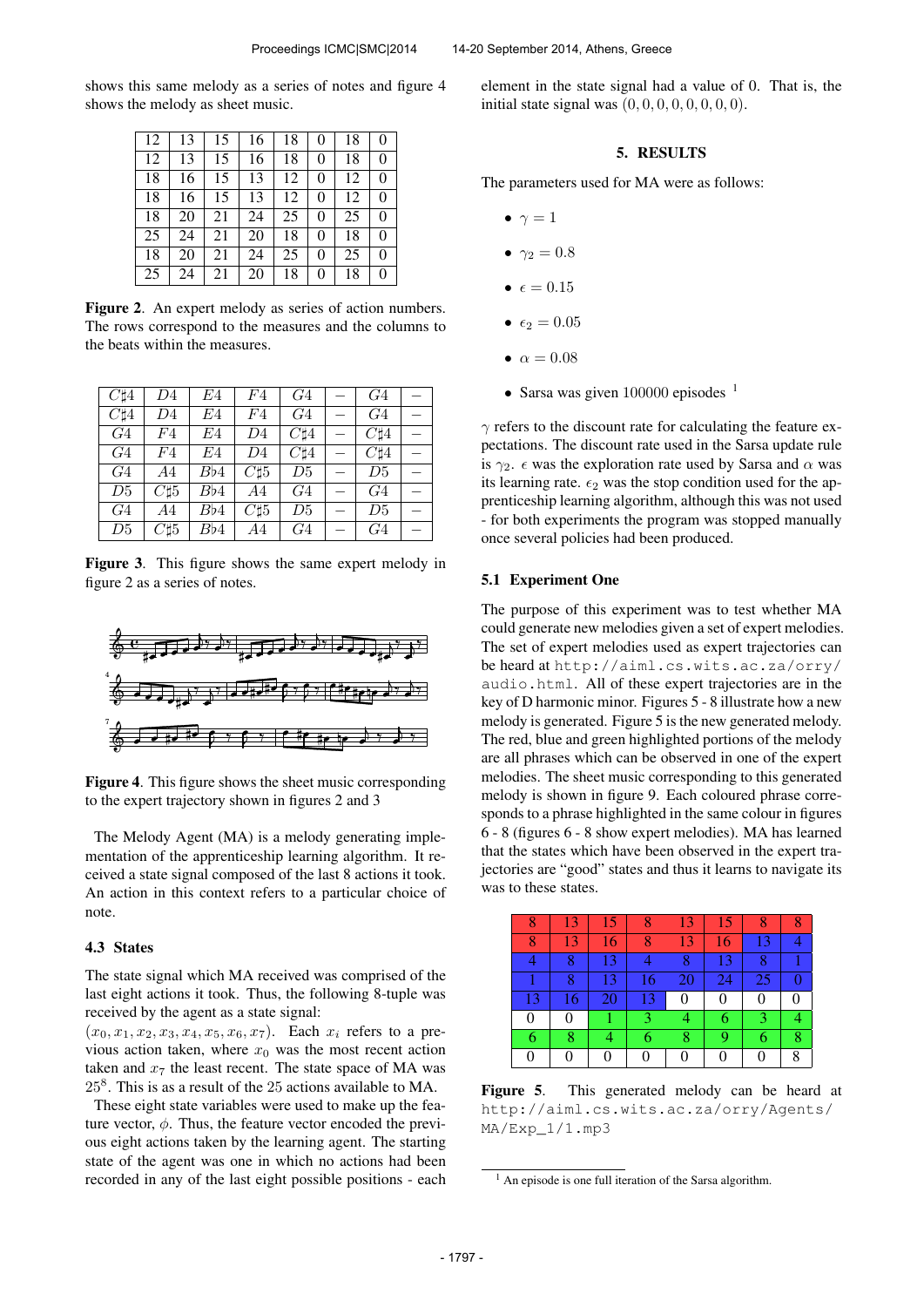| 8 | 13 | 15 | 8 | 13 | 15 | 8 |   |
|---|----|----|---|----|----|---|---|
| 8 | 13 | 16 | 8 | 13 | 16 | 8 | 8 |
| 8 | 13 | 15 | 8 | 13 | 15 | 9 | 8 |
| 8 | 13 | 18 | 8 | 13 | 18 | 9 | 9 |
| 8 | 13 | 15 | 8 | 13 | 15 | 8 | 8 |
| 8 | 13 | 16 | 8 | 13 | 16 | 8 | 8 |
| 8 | 13 | 15 | 8 | 13 | 15 | 9 | 8 |
| 8 | 13 | 18 | 8 | 13 | 18 | 9 | 9 |

Figure 6. This expert melody can be heard at [http://aiml.cs.wits.ac.za/orry/Expert\\_](http://aiml.cs.wits.ac.za/orry/Expert_Trajectories/Melody/t5.mp3) [Trajectories/Melody/t5.mp3](http://aiml.cs.wits.ac.za/orry/Expert_Trajectories/Melody/t5.mp3)

| 13 | 16 | 20 | 13 | 16 | 20 | 16 | 8 |
|----|----|----|----|----|----|----|---|
| 8  | 13 | 16 | 8  | 13 | 16 | 13 |   |
|    | 8  | 13 |    | 8  | 13 | 8  | 1 |
|    | 8  | 13 | 16 | 20 | 24 | 25 | 0 |
| 13 | 16 | 20 | 13 | 16 | 20 | 16 | 8 |
| 8  | 13 | 16 | 8  | 13 | 16 | 13 |   |
| 4  | 8  | 13 | 4  | 8  | 13 | 8  |   |
|    | 8  | 13 | 16 | 20 | 24 | 25 | 0 |

Figure 7. This expert melody can be heard at [http://aiml.cs.wits.ac.za/orry/Expert\\_](http://aiml.cs.wits.ac.za/orry/Expert_Trajectories/Melody/t6.mp3) [Trajectories/Melody/t6.mp3](http://aiml.cs.wits.ac.za/orry/Expert_Trajectories/Melody/t6.mp3)

|    | 3  | 4  | 6  | 3  | 4  | 6  | 8  |
|----|----|----|----|----|----|----|----|
| 4  | 6  | 8  | 9  | 6  | 8  | 9  | 12 |
| 8  | 9  | 12 | 13 | 9  | 12 | 13 | 15 |
| 12 | 13 | 15 | 16 | 13 | 15 | 16 | 18 |
| 15 | 16 | 18 | 20 | 16 | 18 | 20 | 21 |
| 18 | 20 | 21 | 24 | 20 | 21 | 24 | 25 |
| 25 | 20 | 24 | 21 | 20 | 21 | 24 | 25 |
| 0  | 0  | 0  | 0  | 0  | 0  | 0  | 0  |

Figure 8. This expert melody can be heard at [http://aiml.cs.wits.ac.za/orry/Expert\\_](http://aiml.cs.wits.ac.za/orry/Expert_Trajectories/Melody/t7.mp3) [Trajectories/Melody/t7.mp3](http://aiml.cs.wits.ac.za/orry/Expert_Trajectories/Melody/t7.mp3)



Figure 9. This figure shows the sheet music corresponding to the generated melody shown in figure 5

#### 5.2 Experiment Two

In this experiment, the learning agent used ten D harmonic minor expert trajectories along with an additional ten melodies in the key of D major. These trajectories can be heard at [http://aiml.cs.wits.ac.za/orry/audio.](http://aiml.cs.wits.ac.za/orry/audio.html) [html](http://aiml.cs.wits.ac.za/orry/audio.html). Two new melodies were generated in this experiment. Both of these melodies contained phrases from the

D-harmonic minor as well as the D-major expert trajectories. These melodies can be heard at [http://aiml.](http://aiml.cs.wits.ac.za/orry/Agents/MA/Exp_2/1.mp3) [cs.wits.ac.za/orry/Agents/MA/Exp\\_2/1.mp3](http://aiml.cs.wits.ac.za/orry/Agents/MA/Exp_2/1.mp3) (sheet music shown in figure 10) and [http://aiml.](http://aiml.cs.wits.ac.za/orry/Agents/MA/Exp_2/2.mp3) [cs.wits.ac.za/orry/Agents/MA/Exp\\_2/2.mp3](http://aiml.cs.wits.ac.za/orry/Agents/MA/Exp_2/2.mp3) (sheet music shown in figure 11).



Figure 10. A generated melody.



Figure 11. Another generated melody.

#### 6. DISCUSSION

The results shown in the previous section came from one run of the apprenticeship learning algorithm. These results show that the apprenticeship learning algorithm is capable of producing original melodies which are similar to the expert melodies. MA shows signs of learning but it appears that the start state of  $(x, 0, 0, 0, 0, 0, 0, 0)$  (where x is an action) has influenced learning. Since the state of the learning agent was the last eight notes played, the first state of all the expert trajectories was  $(x, 0, 0, 0, 0, 0, 0, 0)$ , where  $0 \leq x \leq 24$  is an action. This is because no notes have been played prior to the first one, and as a result all actions prior to the first one are encoded as zeroes. That is, they are the action in which no note has been played. This has affected learning; as can be seen from the results, the pattern 0000000x, where  $0 \le x \le 24$  is an action is prevalent in the generated melodies. This is likely due to the fact that the algorithm considers this a good state to be in, as it was observed in all of the expert trajectories.

Although the corpus of expert trajectories was limited to D harmonic minor in the first experiment and D major and D harmonic minor in the second, it is not necessary for the expert trajectories to be in these keys. The choice of using only D major in the first experiment was to test whether the output would be predominantly in this key, which it was. In the second experiment, it was hoped that the resulting melodies would be in either D major or D harmonic minor. The result was that the melodies exhibited phrases from